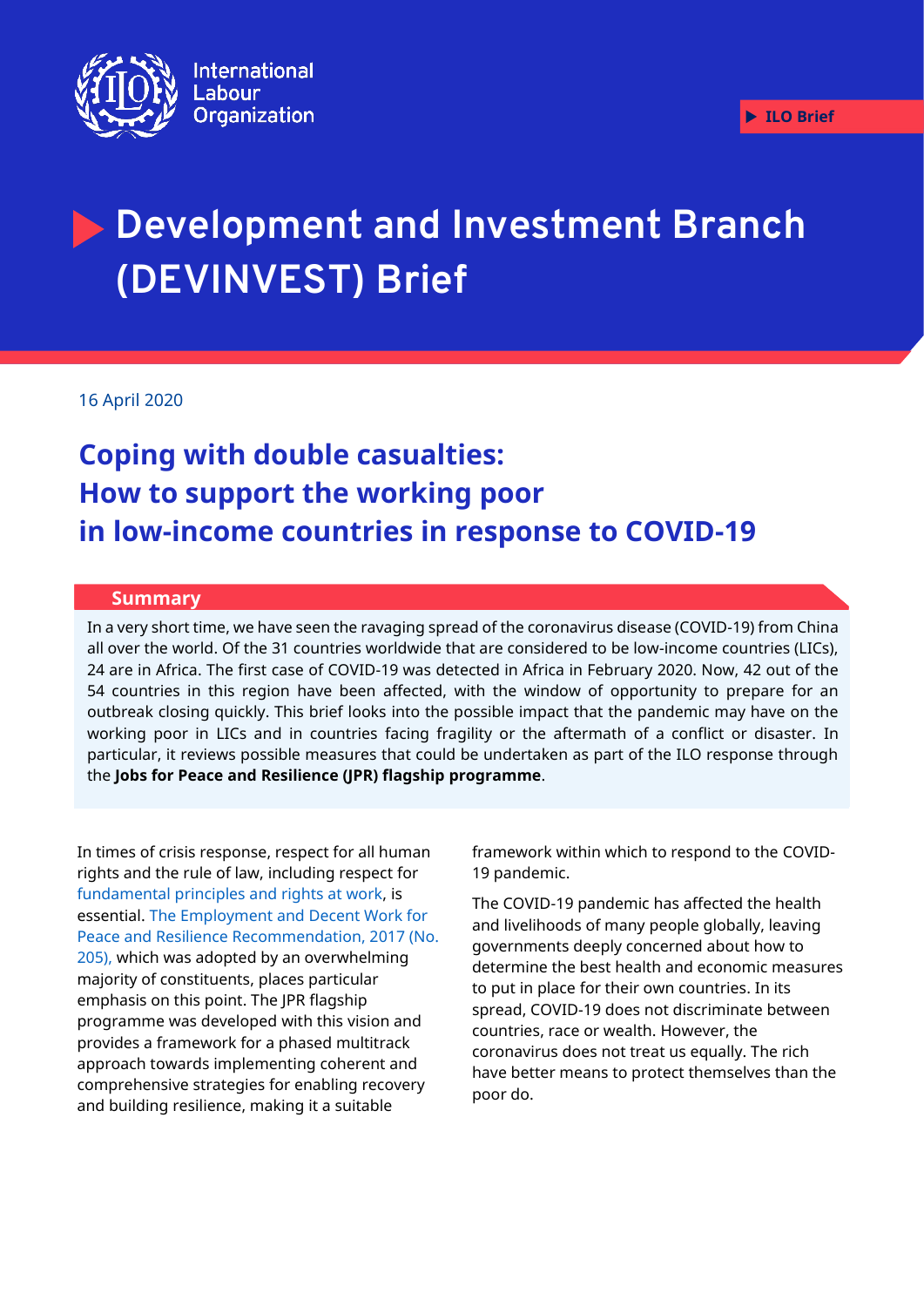As COVID-19 spreads to LICs, strong and immediate support needs to be mobilized for the working poor, and for the unemployed, especially in the informal economy. Millions of working poor are already in situations of fragility and are therefore at risk of becoming "double casualties".

#### **Particular attention should be paid to the vulnerable**

are not able to provide adequate rescue packages or other support.

While informal workers exist everywhere, many of the most vulnerable are concentrated in LICs, a category of countries that encompasses most of the countries facing fragility or the aftermath of conflicts and disasters. Informal employment in fragile situations is estimated to account for 84.3 per cent of total employment (see figure below). Micro, small and medium-sized enterprises in the informal economy in fragile contexts are particularly vulnerable to the fallout of COVID-19, as governments in these countries

84.3 0 20 40 60 80 100 Burkina Faso (2014) Nepal (2008) Uganda (2012) Lao People's Democratic Republic (2010) Mali (2015) Nigeria (2013) Cameroon (2007) Bangladesh (2013) Liberia (2010) Zimbabwe (2011) Malawi (2013) Honduras (2014) Tajikistan (2009) Iraq (2012) Egypt (2013) Average % of total employment

Informal employment as a percentage of total employment in selected fragile contexts

Source: ILO, *[Promoting transition to formality for peace and resilience,](http://www.ilo.org/wcmsp5/groups/public/---ed_emp/documents/instructionalmaterial/wcms_736145.pdf)* 2019.

It should be noted that informal workers often perform jobs that put them at particular risk of coming into contact with the coronavirus, for example in the low-skilled and lower-waged service and delivery sectors. They are at a greater health risk due to poor housing and sanitation conditions, a lack of access to clean water and overpopulation, and are generally not covered by protection measures. In some countries, many of these workers are already vulnerable as a result of protracted crises. They include, but are not limited to, undocumented workers, internally displaced persons, migrants, refugees and other persons forcibly displaced across borders.

Furthermore, there are millions of refugees and migrants waiting for resettlement processes. Many are already living in poor situations, in cramped refugee camps and detention centres, and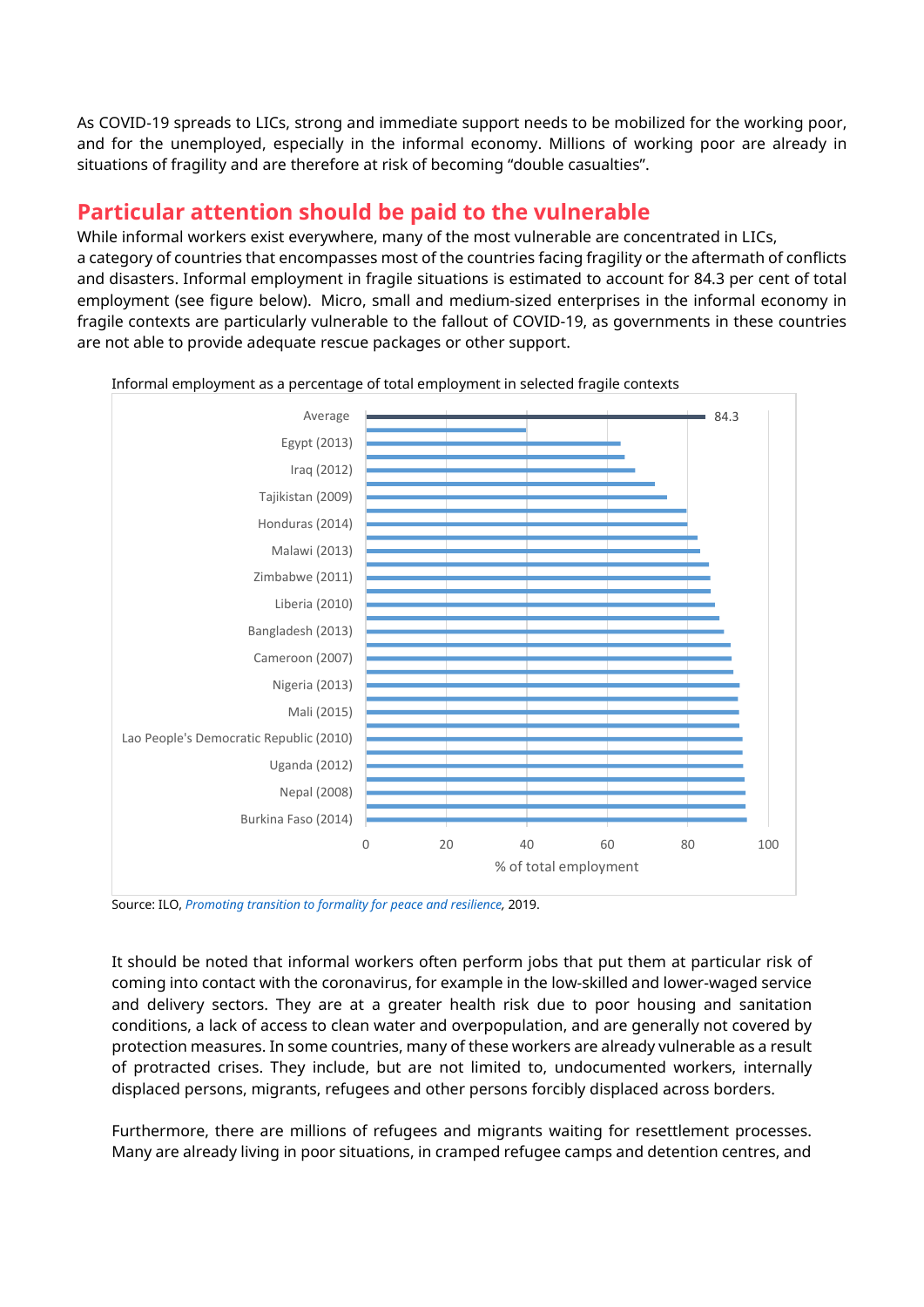are facing significant risks of getting and spreading the coronavirus. Some of the more fortunate among them may find jobs, which are sometimes informal and often in the low-waged sector.

Border closures, lockdowns and physical distancing requirements may affect all workers and employers that are in formal employment. But the impact is not nearly as marked as it is for the men and women in the informal economy who are among the working poor, some of whom cross borders every day to sell their local produce, in crowded markets for example, only to earn a meagre income. For them, when this is what allows them to feed their families on a given day, the impact can be significant. Many will not be able to comply with potential local confinement rules, as they need to go out of their homes to secure their livelihoods. A context of fragility will only make this vulnerability more acute.

#### **Women and disabled persons are at higher risk**

In LICs, COVID-19 may be exacerbating inequality and creating a rather dangerous reversal of all the efforts that have already been made to reduce inequality and gender gaps. Women in informal employment are at a higher risk of being affected by COVID-19 than men. Women perform more than three-quarters of all unpaid care work  $1$  and are at a higher risk of contracting the virus. In responding to COVID-19, they continue to be the main caregivers at home, and are often also responsible for taking care of older relatives and for the education or home schooling of their children. Women, and female-headed households in particular, may be economically affected the most by the reduction in the number of lower-wage jobs as a result of the COVID-19 pandemic, as these are more often than not performed by women.

This may eventually lead to an increase in the gender pay gap. As history has shown, in both the 1997 Asian financial crisis and the 2008 global crisis, non-regular, low-paid and low-skilled workers are usually the first to lose their jobs.  $2$  Women in fragile contexts will be further disadvantaged over time due to systemic discrimination and stigma and the gains made towards gender equality may be further reversed.

Similarly, special considerations may be needed to support people with disabilities, since they may not only have higher risks of being infected by the coronavirus, but may also have more difficulties in being able to adhere to physical distancing measures. In normal times, persons with disabilities are more likely to be poor and to live in households that are already more exposed to economic insecurity and shocks. 3

That is not to mention the impact that COVID-19 can have on people that are already facing widespread tragedy and trauma from poverty, war and violence, and on those who are fleeing conflict in search of safety and better opportunities – such as refugees, internally displaced populations and migrants. 4

#### **Weak institutions and poor resources**

Economic vulnerability remains high in LICs, including in those scheduled to graduate to the lower-middle income category over the next few years. Conflicts and situations of instability can

<sup>1</sup> ILO, *[Care work and care jobs for the future of decent work](http://www.ilo.org/wcmsp5/groups/public/---dgreports/---dcomm/---publ/documents/publication/wcms_633135.pdf)*, 2018.

<sup>2</sup> ILO, *[Global employment trends for women](https://www.ilo.org/wcmsp5/groups/public/---dgreports/---dcomm/documents/publication/wcms_195447.pdf)*, 2012.

<sup>3</sup> ILO et al., *[Disability inclusive social protection response to COVID-19 crisis](https://www.ilo.org/wcmsp5/groups/public/---ed_emp/---ifp_skills/documents/publication/wcms_742140.pdf)*, 2020.

<sup>4</sup> To ensure that no one is left behind, Recommendation No. 205 invites Members to pay special attention to population groups and individuals who have been made particularly vulnerable by a crisis.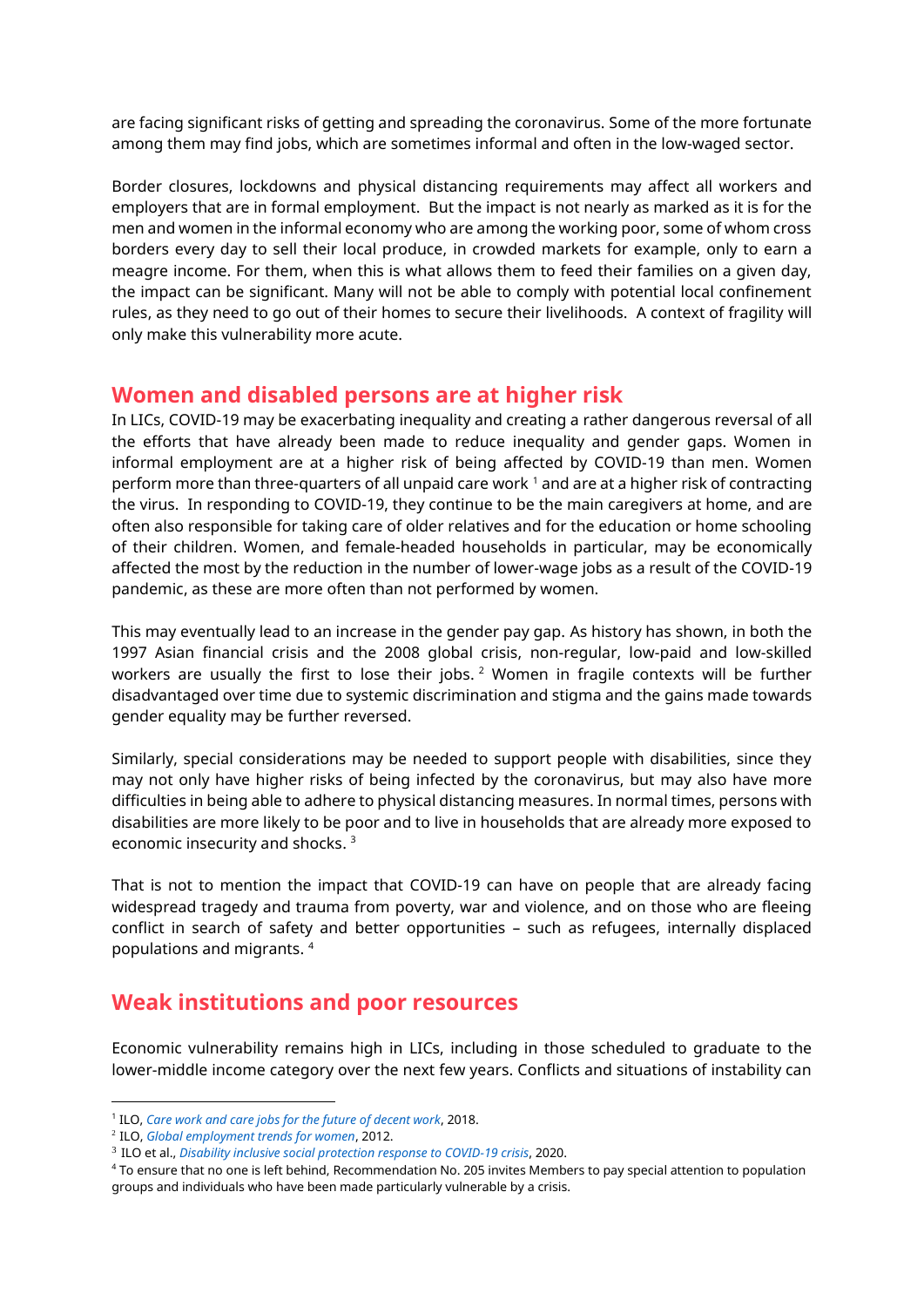easily reverse progress. Already between 2018 and 2019, three countries fell back into the LIC category: the Syrian Arab Republic, Tajikistan and Yemen. <sup>5</sup> Given the global economic ramifications of COVID-19, previous economic development trajectories are unlikely to be sustained.

LICs, and especially those in protracted situations of conflict or fragility, have less fiscal space, weak health and social protection systems and, more often than not, weaker national and local institutions than other countries. Dependence on trade as a driver of economic growth, smaller domestic markets and low levels of diversification add to the vulnerability of LICs to external shocks. The impact on different sectors varies. For example, countries such as Myanmar, Nepal and Rwanda are heavily dependent on tourism. Although they have a relatively low COVID-19 penetration rate, some hotels and tourism operators have been affected considerably. Quarantine measures globally have affected many sectors directly, but also indirectly through the decrease in potential buyers, foreign tourists and informal economic units that are no longer able to operate. Therefore, the economic downturn that may follow the pandemic could have a devastating impact on LICs.

Moreover, the COVID-19 pandemic can potentially ignite or exacerbate grievances, discrimination, mistrust and a sense of injustice over access to health services, decent jobs and secure livelihoods, which are possible conflict drivers that could undermine development, peace and social cohesion. For example, during the outbreak of Ebola virus disease, social unrest and conflicts emerged in some of the affected countries, creating a vicious circle leading to even greater fragility. In countries like India, Italy, South Africa and Spain, where lockdowns have recently been extended, the tolerance of many of the working poor, many whom have very little in savings, is being put to the test. Some countries have already seen a rise in robberies, looting and protests. One can only imagine what this will mean for African and Latin American countries, which are at an earlier stage in the outbreak than other countries and where there is more informality and less fiscal capacity. <sup>6</sup>

#### **Greater health risks**

The fact that the vulnerable groups of workers identified above often cannot afford the cost of or do not have access to health services will increase the risks of the further spread of COVID-19 to the rest of the population. This is especially true for persons in LICs who are at greater risk. The African region faces multiple diseases (such as HIV/AIDS, Ebola virus disease, tuberculosis and malaria) and vulnerability to COVID-19 is increased by pre-existing conditions and is compounded by famine, wars, conflicts and disasters. In addition, in both rural and urban informal settings, the working poor (regular or irregular) tend to live and work in cramped spaces, with no access to basic health services, let alone hospitals or ventilators. Refugees living in camps may have lower immune systems, less medical care and a lack of access to water, sanitation and hygiene facilities.

A glimpse at the statistics on the number of hospital beds in different countries shows that the countries with the highest density of beds include Germany, Japan, the Republic of Korea and the Russian Federation, with between 8 and 13.1 hospital beds per 1,000 population.<sup>7</sup> In LICs, the number ranges from a mere 0.4 to 2.2 beds per 1,000 population. It goes without saying that

<sup>5</sup> World Bank, *[World Bank country and lending groups](https://datahelpdesk.worldbank.org/knowledgebase/articles/906519-world-bank-country-and-lending-groups)*.

<sup>&</sup>lt;sup>6</sup> As of 13 March 2020, all countries and territories in South America, including the French overseas department of

French Guiana, had at least one case of COVID-19. As of 15 April 2020, 42 of the 54 African countries had been affected. <sup>7</sup> Statista, *[Hospital bed density in select countries as of 2017 \(per 1,000 population\)](https://www.statista.com/statistics/283273/oecd-countries--hospital-bed-density/)*.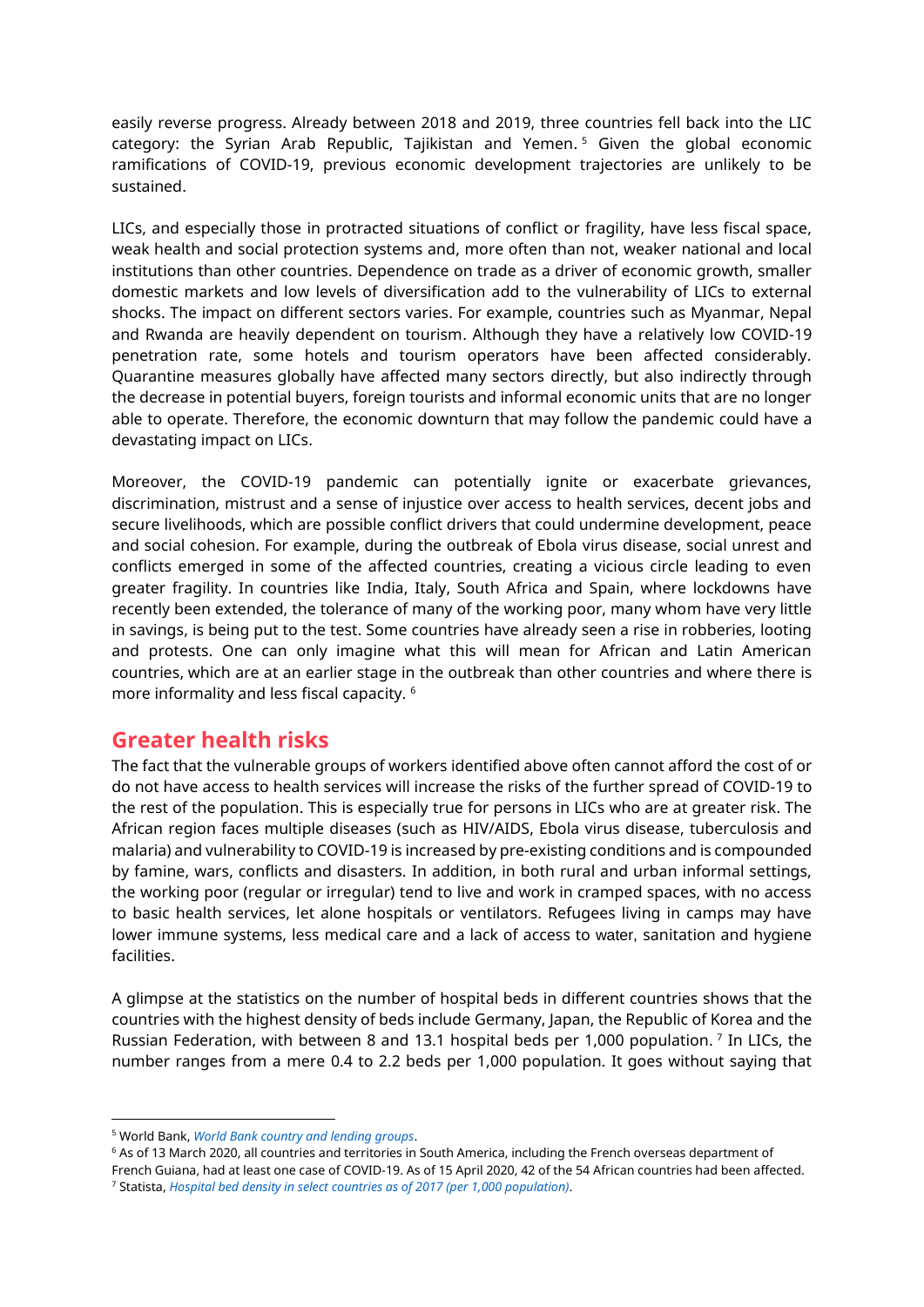most of the vulnerable populations mentioned here may never have the opportunity of being cared for in a proper hospital.

#### **Elements of a possible response**

There is therefore an urgent need for immediate and coherent measures to be put in place, in order to protect enterprises and workers and ensure that jobs can be protected to continue to offer employment and income support. However, a long-term strategic vision into recovery and resilience is necessary. Immediate measures can sometimes end up being short-sighted, if proper consideration is not given to possible medium- and long-term policy implications and if nothing is done to ensure that these measures are "building back better" and creating an enabling legal framework, by giving greater consideration to sustainable economic, social and environmental impacts and benefits. A possible response could focus on the elements described below.

#### **1. Protecting enterprises and workers in the workplace in LICs**

A crucial first step is not just to protect formal enterprises and workers from the repercussions of COVID-19, but also to provide support to informal workers in LICs. Low-waged workers continue to engage in informal work, despite the health risks of COVID-19, without rights at work, health insurance, unemployment insurance or any sort of social safety net, in order to survive. Many are living from day-to-day, and given the choice between the risk of being infected or working to be able to feed their families, the choice becomes obvious.

First and foremost, these enterprises and workers need to be properly informed of the risks of COVID-19 to be able to safely continue operations and to minimize losses, especially in health services, education, care work, security, waste management and sanitation in informal settings. There is an important role for the social partners to play, together with governments, in raising awareness in rural and urban communities, with a focus on where communities tend to congregate for religious purposes, informal markets and village centres. Proper protective equipment should be made available to workers. If resources are limited, priority could be given, for instance, to those working in the area of health, sanitation and security first, keeping in mind the shortages that have been encountered in developed countries. Working with local communities in respect of increasing communication, mobilizing resources and identifying priorities will be crucial when proposing policy measures that are more impactful and costeffective.

#### **2. Stabilizing livelihoods and income**

In most countries, policies on physical distancing are already in place. Some enterprises risk going bankrupt as a result, leading to disruptions in supply chains. Those who lose their jobs will face severe losses in income. Thus, there is a need to stabilize livelihoods and subsidize income through immediate cash transfers or by ensuring that employment-intensive public works programmes are able to continue where physical distancing can be maintained, especially since the spread of COVID-19 varies from country to country. Whether these programmes can continue or not will depend on the level of risks in the area concerned and on governments' policy measures to restrict movements of people and socio-economic activities, and will need to be determined on a case-by-case basis.

However, in the light of the extraordinary nature of the crisis, governments, as the employer of last resort, will need to adapt their fiscal policies to secure large-scale public resources, if needed,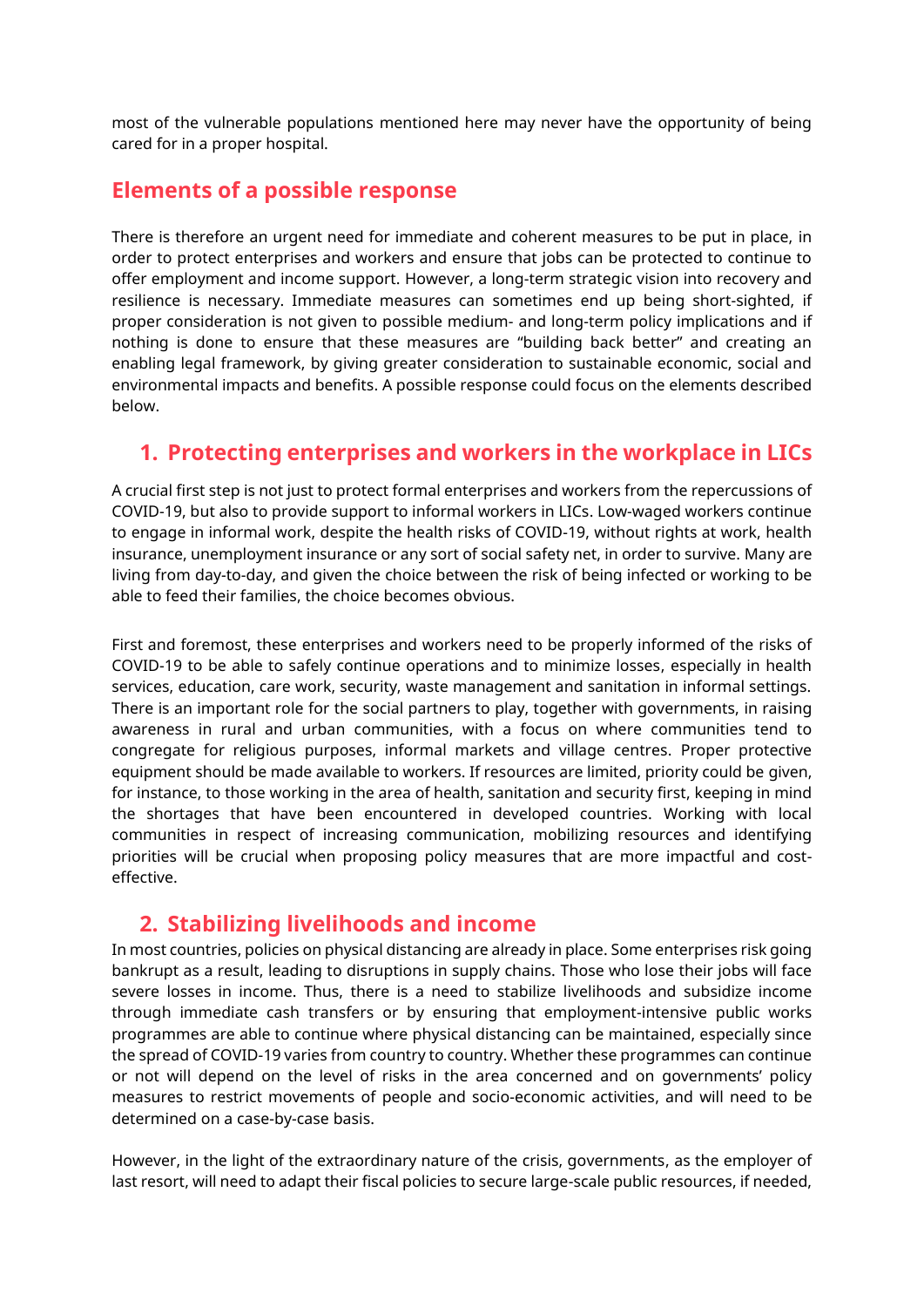with the support of international financial institutions. In doing so, a clear, transparent and accountable plan for spending should be set up and implemented to ensure that these resources reach those who need them most.

#### **3. Providing emergency employment**

Decent jobs offer income security and can potentially raise consumption and equally contribute to building social cohesion and peace. Therefore, whenever possible (when lockdown is not in place or is lifted), governments need to consider how to provide vulnerable populations access to work opportunities. In this respect, short-term emergency public works schemes provide immediate job opportunities. If designed well, they can allow productivity, work quality, working standards and the quality of the works to be maintained and low-waged workers to continue to earn a livelihood. These works could involve improving existing health facilities and shelters, producing the needed safety and health equipment and providing social infrastructure and services. The ILO has extensive experience in working with governments in the planning and implementation of such schemes.

#### **4. Promoting online vocational and skills training**

The lockdown and confinement phase may provide a good opportunity to invest in retraining staff so that they develop new skills or become certified in respect of the skills that they already have. One of the impacts of COVID-19 has been the proliferation of free online courses and the wealth of information that is being shared. Hundreds of free webinars on different topics are now widely available, in a sense making information more equitable. Skills recognition, distance learning and training programmes could be offered to strengthen local and national construction capacity. For example, programmes on occupational safety and health, coaching in support of micro, small and medium-sized enterprises, and support for mediation and social cohesion skills could be included in technical and vocational education and training curricula. Consideration could be given to how to make these training options more readily available in poor communities and refugee camps. The ILO has taken advantage of digital technology and the social media to encourage people to access online courses and on-the-job tutorials. Digital communication channels have been used to raise awareness of occupational safety and health in the context of COVID-19 in some countries already.

This would also be a good time to assess the training that has, up until now, been delivered in a traditional way, and consider how courses could be delivered to a wider audience, with a view to shrinking the inequality gap. Consideration could also be given to different modalities of working through innovative ways using digital technology. For LICs, an important consideration will be to use this momentum to make sure that connectivity is possible and that the internet is made accessible to all.

#### **5. Encouraging fiscal spending on infrastructure**

Over the longer term, investing in infrastructure is important, not only considering the need for public works and assets and services for local communities, but also because such investment can be of great value and service, especially to vulnerable communities with lower income. Infrastructure programmes are an effective and indispensable part of such a response, as they remain the most viable instrument available to governments for generating employment in the short-term. COVID-19 poses serious health challenges that warrant rapid improvements in primary health care, access to clean water and improved sanitation and hygiene, and activities to improve the infrastructure to that end are by nature labour-intensive. Interventions in this respect will promote greater labour market resilience by leading to the development of more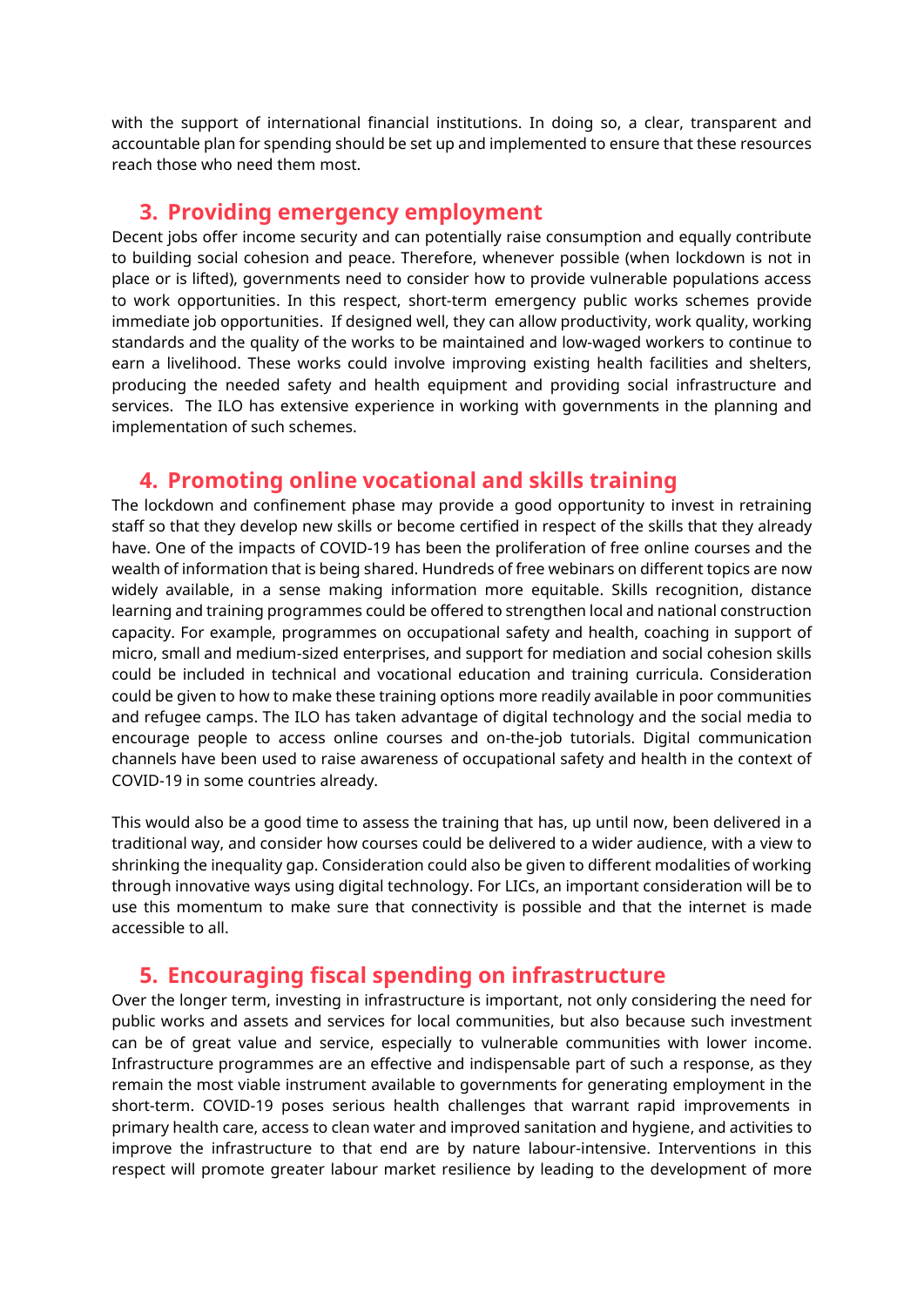effective employment policies and by strengthening local and national institutional capabilities to respond to future crises while combating discrimination and addressing inequalities. By modestly moving away from equipment-based work methods to more labour-based methods, additional jobs could be created.

#### **6. Designing sustainable national multisectoral public employment programmes**

If there is one thing that has been learned from every crisis, it is that it is important to "build back better" and not focus only on the short-term. Unemployment and other employment-related problems are not new. Many governments, especially in LICs, face ongoing challenges in this regard, which certainly do not occur only in times of crisis. Public employment programmes (PEPs) that aim to provide a sort of employment guarantee are a key tool to protect the most vulnerable against different shocks. A focus on building infrastructure, assets and services that promote social and economic development, increasing agricultural productivity, providing care work, supporting education and health, and addressing environment and climate-related challenges offers a multifaceted solution that puts people at the centre. Offering job opportunities and new skills to build the needed public assets and services, while protecting natural resources, will address some of the root causes of inequalities. At the same time, such an approach has the potential to contribute to social cohesion around what is known as the triple nexus: the interdependency of humanitarian, development and peacebuilding efforts.

In response to the COVID-19 outbreak:

- In India, the Mahatma Gandhi National Rural Employment Guarantee Act a well-known example of a PEP – increased wages and permitted workers to work on individual assets that required only 4 or 5 workers and allowed for physical distancing during the 21-day lockdown. Granted, not many PEPs have yet allowed workers to be paid to construct their own farm ponds, dig wells or perform horticulture-related activities, but consideration could be given to activities under large-scale programmes such as these that could still be carried out under physical distancing restrictions.
- Some other countries have also been able to scale up PEPs in times of crisis or as part of counter-cyclical employment policies, rather than having to design or develop new emergency programmes under pressure. South Africa is one of these, with its Expanded Public Works Programme. At the time of the lockdown, the programme was providing work and income to approximately 800,000 vulnerable South Africans. In line with the Government's emergency response provision, the programme continued to pay all workers under contract during the national three-week lockdown; continued operations that provided essential services such as home and community-based care and waste collection, with increased safety measures; and launched an initiative to work with nongovernmental organizations in the health sector to hire 20,000 young people to support the distribution of sanitizers and soap in high-risk areas. The ILO is supporting the Government with the development of further guidelines. <sup>8</sup>
- In countries like Iraq, Jordan and Lebanon, the ILO is conducting rapid surveys on the impact of COVID-19 on their labour markets, with a focus on refugee, migrant and national workers employed in the informal sector. Digital outreach and learning for workers in various sectors and occupations is also being leveraged in order to introduce more online learning and awareness-raising initiatives.

<sup>8</sup> ILO, "[Employment-Intensive Investment-Programme \(EIIP\)'s Response to COVID-19](https://www.ilo.org/global/topics/employment-intensive-investment/WCMS_741011/lang--en/index.htm)", 7 April 2020.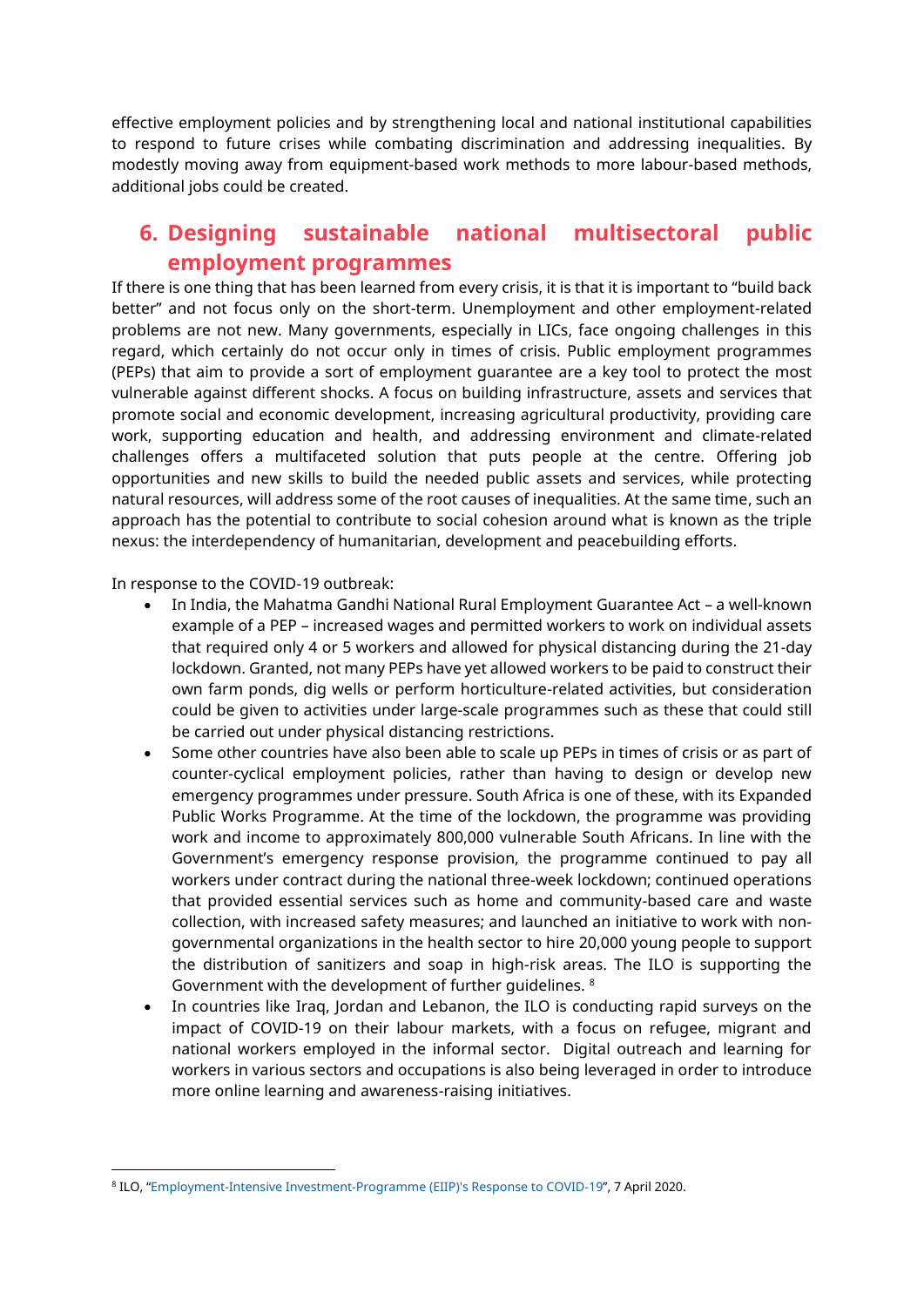These multisectoral programmes, if designed well, can have significant economic, social and environmental impacts on fragile communities and vulnerable groups. Labour intensity will differ, depending on the activity chosen. Sustainable livelihoods can be offered, for example, by: providing the facilities needed by vulnerable communities in respect of water, health, education and care work; increasing agricultural productivity (for example, by building better roads and introducing irrigation schemes) and the efficiency of regional value chains; and protecting natural resources and promoting nature-based solutions, also potentially creating new opportunities, such as in ecotourism.

#### **7. Mobilizing to finance the fiscal gap**

A looming question is: where can governments find the large amount of resources needed to support all these urgently-required policy measures? For instance, the average financing gap for implementing an adequate social protection floor in LICs is equivalent to 5.6 per cent of their GDP – fiscal space that many of these countries do not have. <sup>9</sup> For these countries, coordinated global support for national stimulus packages is urgently needed to boost their economies. Monetary coordination and engagement with the private financial sector are needed to support businesses and address structural challenges. The provision of financial stimulus packages, social safety nets and incentives to socially responsible enterprises will be pivotal in order to prevent dire social effects, including unemployment, to ensure the availability of goods and services and to avoid inflation. Changing the composition of public expenditure to give strategic priority to the employment-intensive measures mentioned above would be required. Aid-for-trade resources could help build trade capacity and the infrastructure that is required for trade-related adjustments. These adjustments should be accompanied by measures to enhance the transparency and effectiveness of public spending.

Public investments ought to contribute to the development of needed public infrastructure, assets and services, but policies can be designed to support the livelihoods of the working poor through wage payments, thereby boosting consumption and investment. It would be important to focus on the critical assets and services that are often missing, but very much needed. A lesson learned from previous crises is that these policies will facilitate a fast job-rich recovery, which is badly needed in LICs.

### **What the ILO can offer: A focus on people and support to ensure that livelihoods are restored quickly**

The call to action, *[Shared Responsibility, Global Solidarity: Responding to the socio-economic impacts](https://unsdg.un.org/resources/shared-responsibility-global-solidarity-responding-socio-economic-impacts-covid-19)  [of COVID-19,](https://unsdg.un.org/resources/shared-responsibility-global-solidarity-responding-socio-economic-impacts-covid-19)* launched on 31st March 2020 by the United Nations Secretary-General, is very much in line with the [ILO Centenary Declaration for the Future of Work.](https://www.ilo.org/global/about-the-ilo/mission-and-objectives/centenary-declaration/lang--en/index.htm) They are both a call to focus on people, including those working in the informal economy and vulnerable groups who are already at risk. The Secretary-General calls for support to governments to ensure first and foremost that lives are saved and livelihoods are restored.

The challenges for the working poor in LICs are much greater and more complex than those for other groups of people, and they call for timely and coherent responses while fully taking into account the wide range of existing fragility. The ILO's JPR flagship programme is designed to provide such responses and has been adapted to tackle the socio-economic consequences of COVID-19 on jobs and livelihoods for LICs affected by fragile situations and conflict.

 $^9$  ILO, "[COVID-19: Social protection systems failing vulnerable groups](https://www.ilo.org/global/about-the-ilo/newsroom/news/WCMS_739678/lang--en/index.htm)", 25 March 2020.